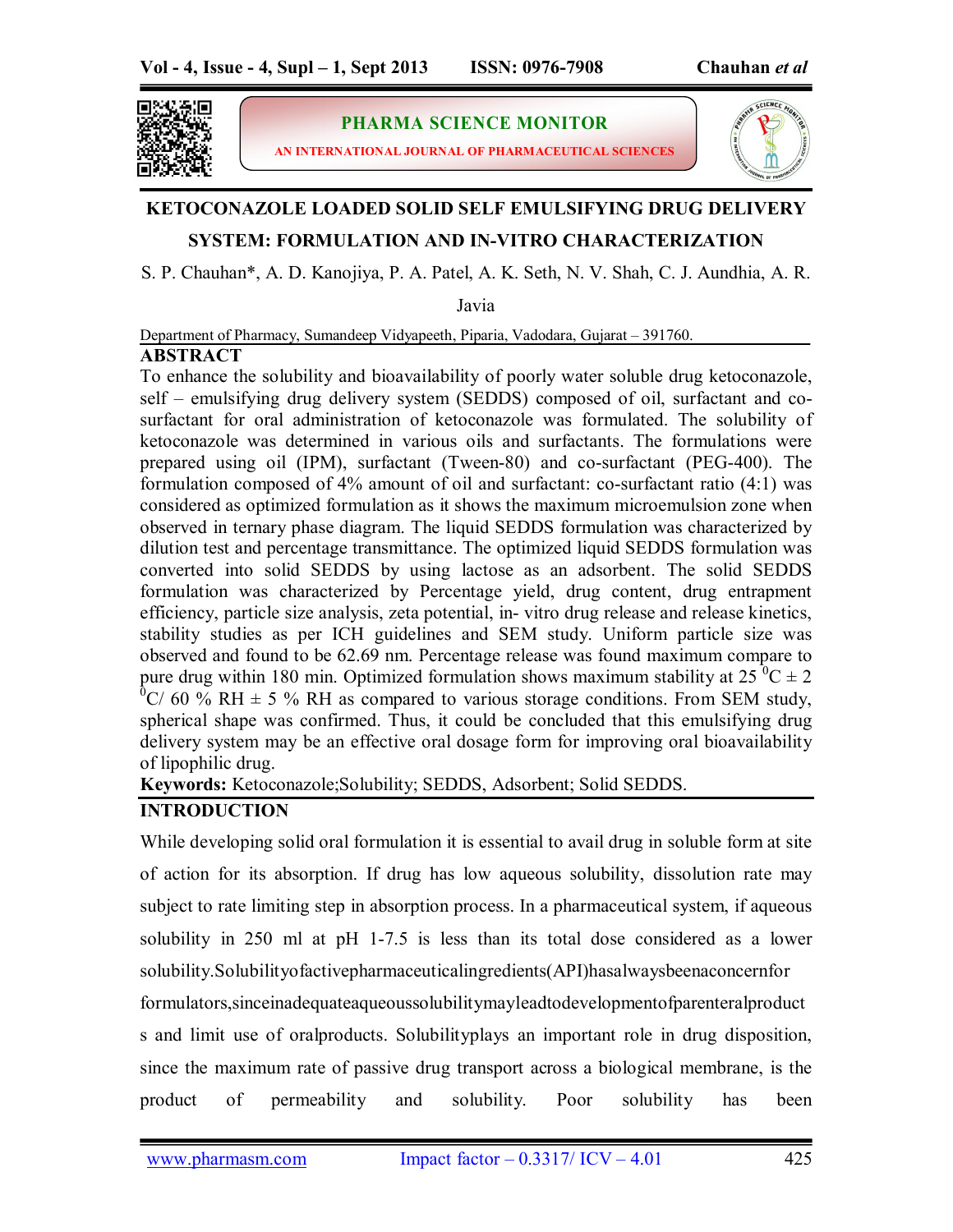identifiedasthecauseofnumerousdrugdevelopmentfailures.Fordrugsthathaveverypooraque oussolubility,therateatwhichthedrugdissolves(dissolution)isoftentheslowest step and therefore exhibits a rate limiting effect on drug bioavailability.Therefore,oneof themajorcurrentchallengesof the pharmaceutical industryisrelated tostrategiesthatimprovethewatersolubilityofdrugs.Consequently,greateffortshavebeenmad etoimproveoralbioavailabilityofpoorly watersolubledrugbyincreasing theirdissolutionratethroughvarioustechniques $^{[1, 2]}$ .

Lipid-based formulations are well known approach to enhance water solubility and oral bioavailability particularly, the self-microemulsifying drug delivery system (SEDDS). SEDDS formulations are isotropic mixtures of an oil, a surfactant, a co-surfactant (or cosolvents), and a drug. The basic principle of this system is its ability to form fine oil-inwater (o/w) microemulsion under gentle agitation following dilution by aqueous phases. This spontaneous formation of an emulsion in the GI tract presents the drug in a solubilized form, and the small size of the formed droplet provides a large interfacial surface area for drug absorption<sup>[3, 4]</sup>. Further, the presence of oily phase in the formulation helps to improve bioavailability by influencing the drug absorption. SEDDS are generally encapsulated either in hard or soft gelatin capsules. Lipid formulations however may interact with the capsule resulting in either brittleness or softness of the shell<sup>[5]</sup>. To overcome this problem SEDDS need to convert into Solid SEDDS. Numerous reports states that, the major techniques for converting SEDDS to S-SEDDS are spray cooling, spray drying, adsorption onto solid carriers, melt granulation, melt extrusion, super-critical fluid based methods and high pressure homogenization. But adsorption process is simple and involves simply addition of the liquid formulation to solid carriers by mixing in a blender<sup>[5, 6]</sup>.

Ketoconazole (KTZ) is chemically 1-[4-(4-{[2-(2,4-dichlorophenyl)-2-(1H-imidazol-1 ylmethyl)-1,3-dioxolan-4-yl]methoxy}phenyl)piperazin-1-yl]ethan-1-ones,a broad spectrum antifungal agent active against a wide variety of fungi and yeasts. It is readily but incompletely absorbed after oral dosing and is highly variable due to its poor water solubility leading to shorter half-life i.e. 2 h of the drug. Topically it is used in the treatment of candidal or tinea infections of the skin<sup>[7]</sup>.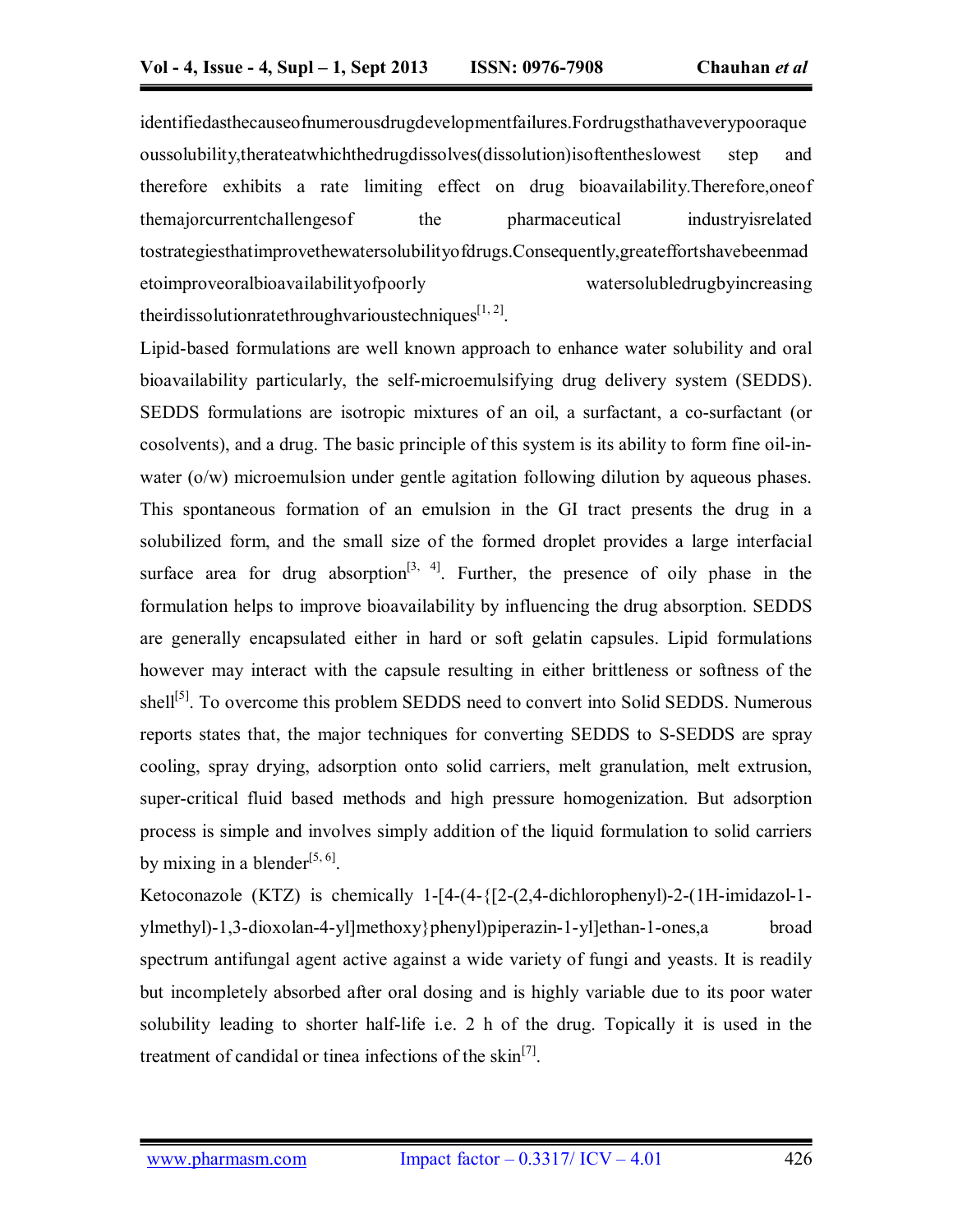The purpose of the present research work was to develop and evaluate on optimal solid SEDDSformulation of slightly water soluble drug, Ketoconazole to enhance the solubility.

#### **MATERIALS AND METHODS**

#### **Materials**

The following substances were used for the solid SEDDS preparations:

Ketoconazole was the drug of choice. Isopropyl Myristate (IPM) as an Oil phase, Tween 80 as surfactant and PEG 400 as a co-surfactant, Lactose as an adsorbent. All other chemicals were of AR grade.

#### **Methods**

#### **Determination of saturation solubility of ketoconazole in different systems**

The solubility of ketoconazole in various oil phases, surfactants, co-surfactants was determined by dissolving an excess amount of drug in 2 ml of each selected individual oils, surfactants and co-surfactants contained in stoppered vials (5 ml capacity) separately. The liquids were mixed using a vortex mixer and the vials were then shaken using orbital shaker at  $37^{\circ}$ C $\pm$ 1°C for 72 h to reach equilibrium. The equilibrated samples were removed from the shaker and centrifuged (3000 rpm) for 15 min. The supernatants were taken out and filtered through a membrane. The concentration of ketoconazole in various phases was determined by UV spectroscopy (Shimadzu 1800) at their respective  $λ$ max<sup>[4-8]</sup>.

#### **Construction of ternary phase diagram**

Pseudo-ternary phase diagrams were prepared by CHEMIX software. In order to construct the phase diagram, ratios of surfactant and co-surfactant were selected. In present study, fivedifferent ratios of surfactant (Tween-80) to co-surfactant (PEG-400) were studied; i.e. 1:1, 2:1, 3:1, 4:1 and 5:1. These mixtures (S/Cos) were mixed with the oil phase to give the weight ratio of 9:1, 8:2, 7:3, 6:4, 5:5, 4:6, 3:7, 2:8 and 1:9. This mixture was mixed thoroughly on a magnetic stirrer and was titrated drop wise against distilled water till the clarity of the system persists in order to determine the maximum water uptake. The tendency to emulsify spontaneously and also the progress of emulsion droplets were observed. The tendency to form an emulsion was judged as 'good' when droplets spread easily in water and formed a clear emulsion $[9-11]$ .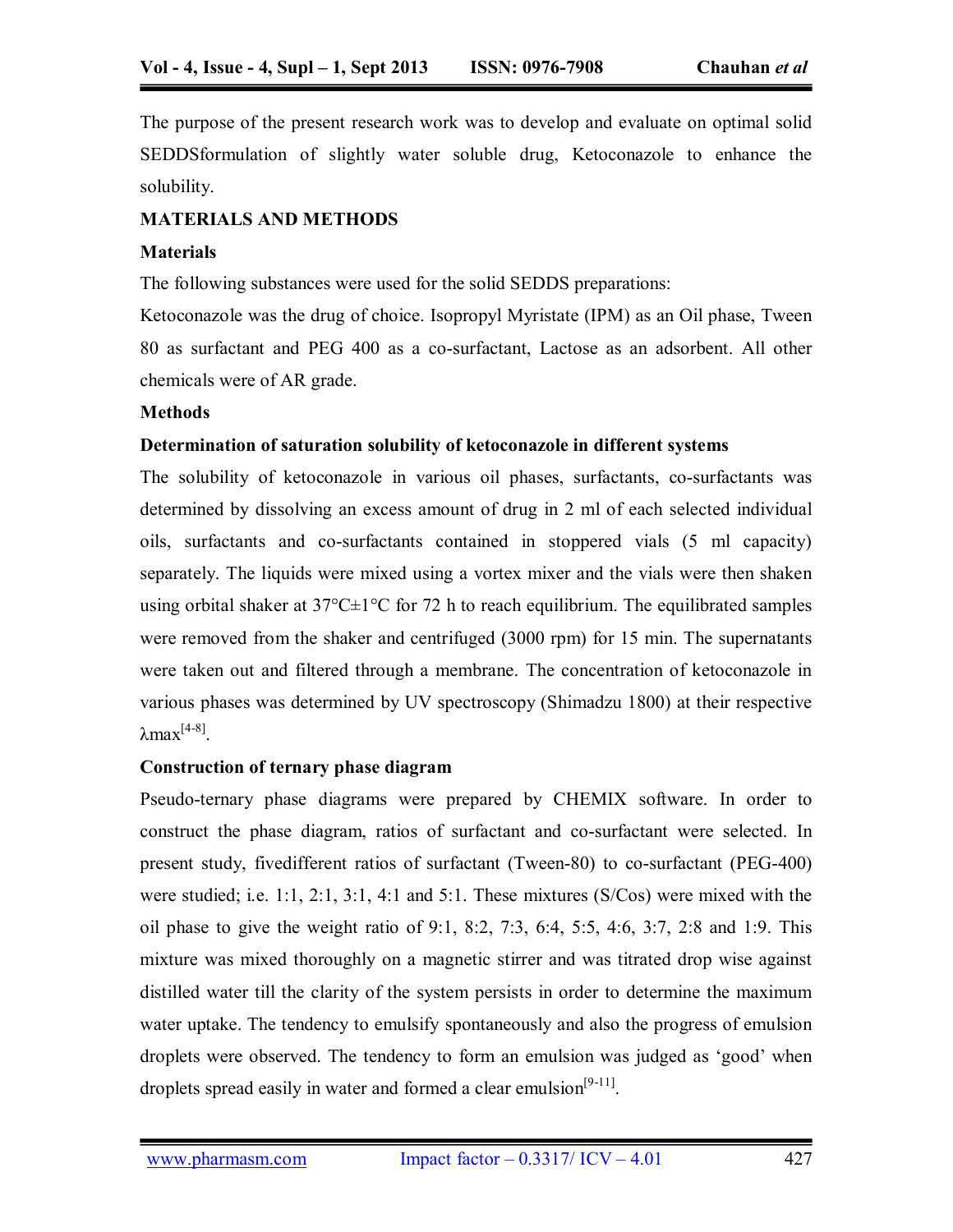## **Optimization of formulation**

From pseudo ternary phase diagram study, the microemulsion existence area was identified with the relevant amount of oil and ratio of surfactant: co-surfactant (Smix). For optimization of formulation, a series of drug loaded microemulsion formulations were prepared. In first step, formulations were prepared by changing the concentration of oil with constant Smix to optimize the oil concentration. Once the oil concentration was optimized, concentration of Smixwas changed in the second step with constant oil. Finally oil and Smix concentration was optimized. During optimization, parameters like % Transmittance and physical stability through dilution test were evaluated. This procedure was carried out for formulations with different  $Smix^{[10]}$ .

## **Preparation of liquid SEDDS formulations**

The formulations were prepared by dissolving the formulation amount of ketoconazole  $(0.1g)$  in the mixture of oil, surfactant, and co-surfactant at 37 <sup>o</sup>C. The mixture was homogenized with stirring. The blends were mixed titrated drop wise with water thoroughly using magnetic stirrer until a clear solution was obtained. The final drug content of the liquid SEDDS was  $1\%$  w/w ratio<sup>[12]</sup>.

## **Preparation of solid SEDDS Adsorption Method**

The liquid SEDDS of ketoconazole was adsorbed onto lactose carrier at 1:1, 2:1, 1:2 ratio by physical mixing in a small mortar and pestle. The resulting solid SEDDS was uniformly homogenized to ensure that the mixture was uniformly distributed. The damp mass was passed through sieve No.120 and was dried at ambient temperature<sup>[3, 13]</sup>.

## **Characterization of liquid SEDDS**

## **Dilution test**

If the continuous phase is added in microemulsion, it will not crack or separate into phases. Maximum amount of water and oil were added to o/w and w/o formulations respectively and then inspected visually for clarity and phase separation. Here 50 and 100 times aqueous dilution of the formulation were visually checked for phase separation and clarity. Results were taken in triplicate and the average was taken in to consideration<sup>[11]</sup>.

## **Percentage transmittance measurement**

Microemulsion formulation was diluted 50 and 100 times with distilled water. The percent transmittance of various formulations was measured at 630 nm using UV-VIS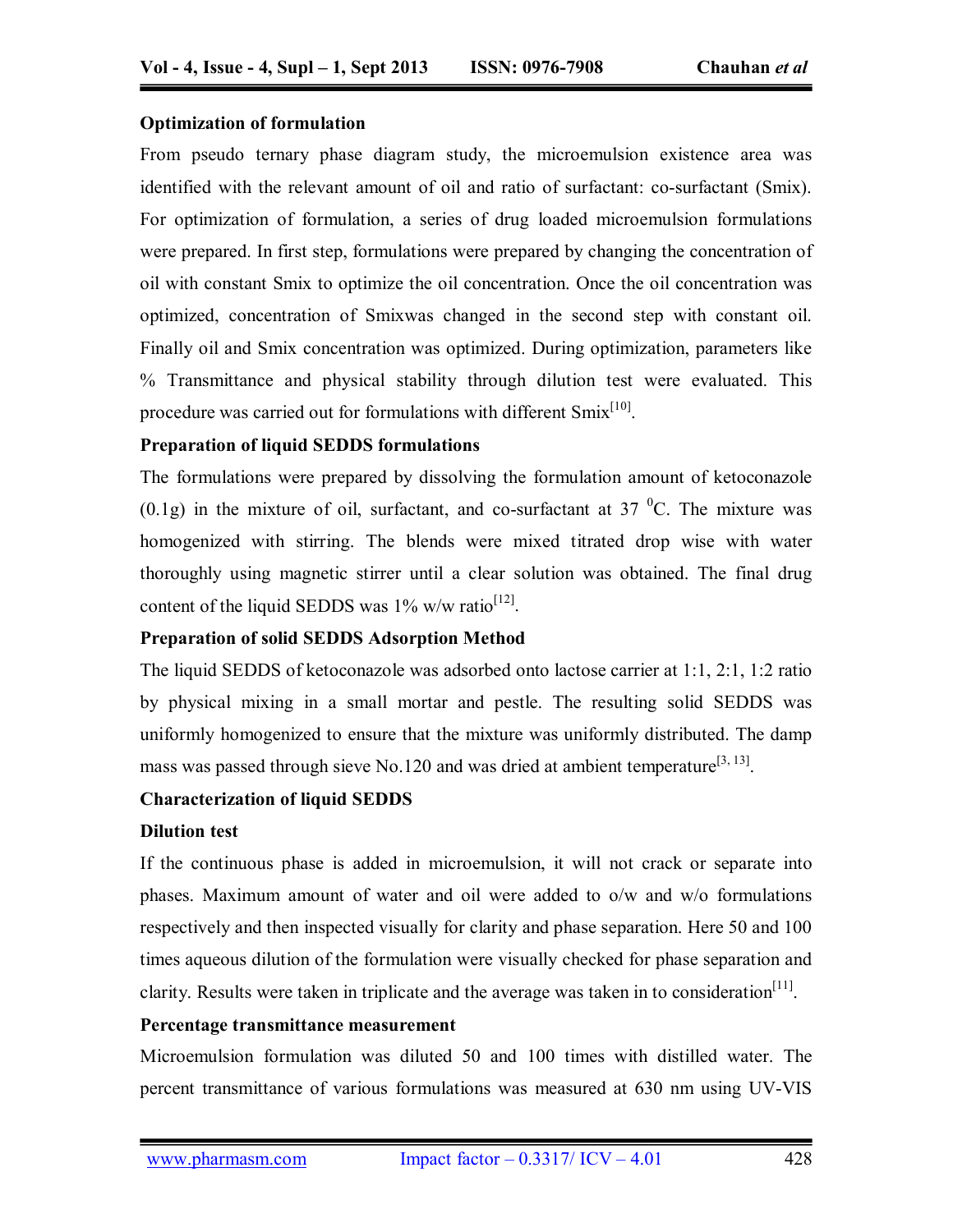spectrophotometer against distilled water as a blank. Results were taken in triplicate and the average was taken in to consideration<sup>[11]</sup>.

## **Characterization of Solid-SEDDS**

## **Percentage yield**

The prepared solid SEDDS was weighed to get the yield of the SEDDS formulated batch. Following equation was used to calculate the percentage yield:

Percentage Yield =  $\frac{W1}{W7 + W8} X 100$ 

Where W1 is the weight of Solid SEDDS formulated (g),

W2 is the weight of drug added (g) and W3 is the weight of lactose (g)<sup>[14]</sup>.

## **Droplet size analysis**

Solid SEDDS were diluted to 100 ml with distilled water. The droplet size distributions and polydispersibility index of the resultant microemulsions were determined using particle size analyzer (Malvern ZetasizernanoZSP, Malvern Instrument Limited, USA)<sup>[3,</sup> 15, 16].

## **Zeta potential**

The emulsion stability is directly related to the magnitude of the surface charge. The zeta potential of the diluted SEDDS formulation was measured using a Malvern ZetasizernanoZSP, Malvern Instrument Limited, USA. The SEDDS were diluted with a ratio of 1:20 v/v with distilled water and mixed for 1 min using a magnetic stirrer<sup>[17][18]</sup>.

## **Drug content of solid SEDDS**

A 0.1g quantity of the solid SEDDS was placed in a 100 ml volumetric flask. The flask was made up to volume with distilled water and allowed to equilibrate for 24h at 40  $^{0}$ C with intermittent shaking in a thermostat water bath. The solution was thereafter cooled at room temperature, filtered through a filter paper and analyzed spectrophotometrically at the predetermined wavelength of 249 nm using UV/Vis double beam spectrophotometer (UV-1800, Shimadzu Corporation, Japan). This was repeated three times  $[14]$ .

## **Self-emulsification time**

The self-emulsification time was determined by using USP dissolution apparatus I at 100 rpm, where 0.5 g of solid SEDDS formulations was added into two different basket containing 250 ml of 0.1N HCL and 250 ml of phosphate buffer 6.8 respectively. The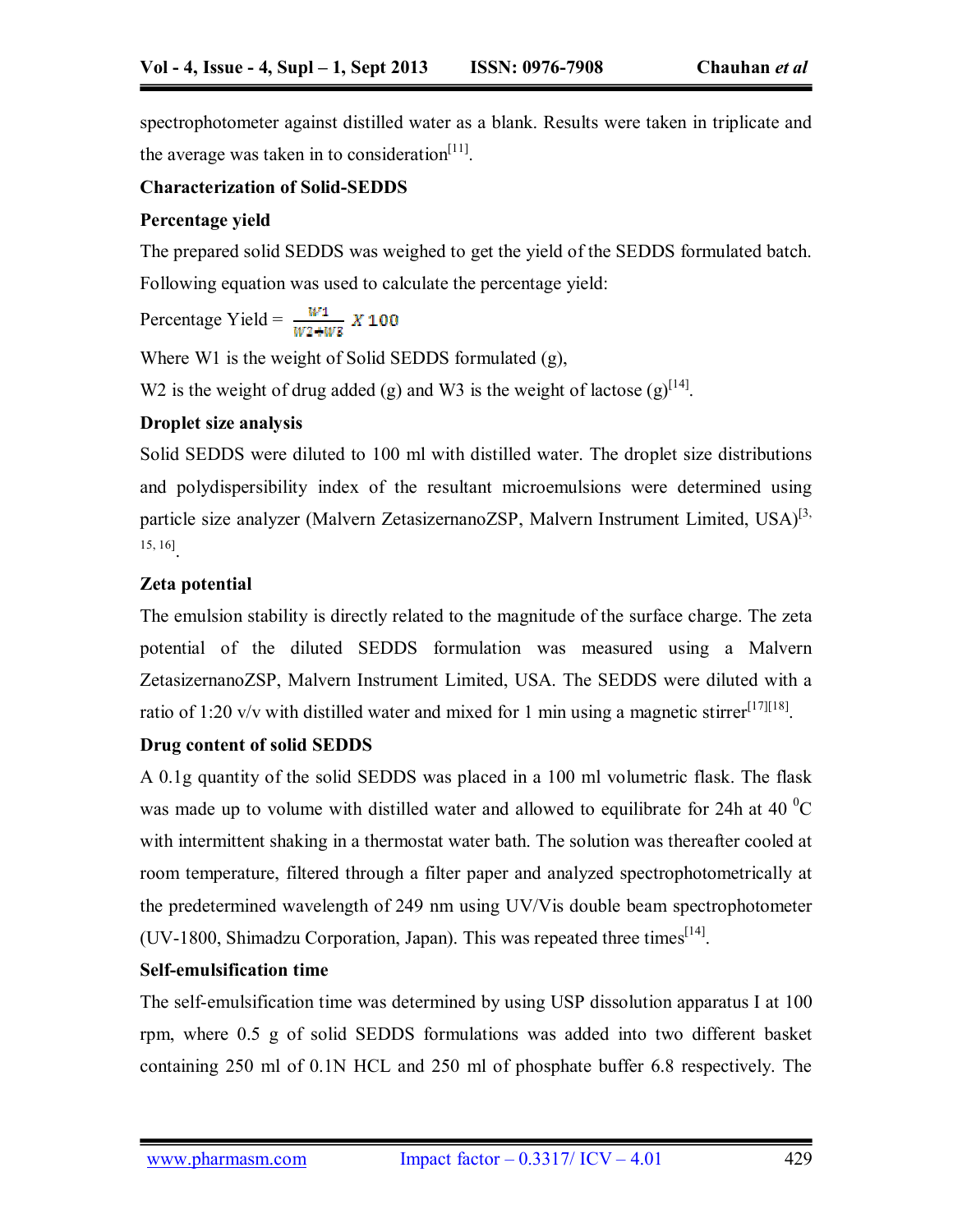time for emulsification at room temperature is indicated as self-emulsification time for the formulation $^{[18]}$ .

## **Drug entrapment efficiency**

The quantities of the drugs theoretically contained in the solid SEDDS were compared with the quantity actually obtained from the drug content studies i.e. the quantity loaded into the SEDDS formulated, to get the drug entrapment efficiency. Then it is calculated in terms of percentage.

$$
EE(%) = \frac{ADC}{TDC} X 100
$$

Where ADC is the actual drug content and TDC is the theoretical drug content<sup>[14]</sup>.

## *In-vitro***drug release studies from solid SEDDS**

Drug release studies from solid SEDDS were performed using USP XXIV, dissolution apparatus I with 900 ml of phosphate buffer pH 6.8as a dissolution medium at  $37 \pm 0.5$ ºC. The speed of the paddle was adjusted to 100 rpm. Ketoconazole loaded solid SEDDS (equivalent to 5 mg of drug was filled in hard gelatin capsule shell) and 5 mg of powder ketoconazole (pure drug) were placed separately in hard gelatin capsule and then in a dissolution test apparatus. At predetermined time intervals an aliquot (5 ml) of the sample collected, filtered and analyzed for the content of ketoconazole by USP dissolution medium. An equivalent volume (5 ml) of fresh dissolution medium was added to compensate for the loss due to sampling<sup>[12]</sup>.

## **Stability study**

Solid SEDDS was tested for stability studies for three different storage conditions as per ICH guideline and was divided into 2 sample sets (in open and closed container) and stored at 25 <sup>0</sup>C  $\pm$  2 <sup>0</sup>C/60%  $\pm$  5% RH, 30 <sup>0</sup>C  $\pm$  2 <sup>0</sup>C/65%  $\pm$  5% RH and 40 <sup>0</sup>C  $\pm$  2 <sup>0</sup>C/75%  $\pm$  5% RH for 60 days. Solid SEDDS was evaluated for drug release study at each temperature at each 20 days of intervals of storage.

## **Scanning electron microscopy**

 The surface morphology of solid SEDDS of ketoconazole was determined using analytical electron microscope (JEOL-JSM-AS430, Japan). The sample was lightly sprinkled on double adhesive tape stuck on Aluminum stub. The stubs were then coated with platinum to a thickness of above 10<sup>o</sup>A under an Argon atmosphere using a Gold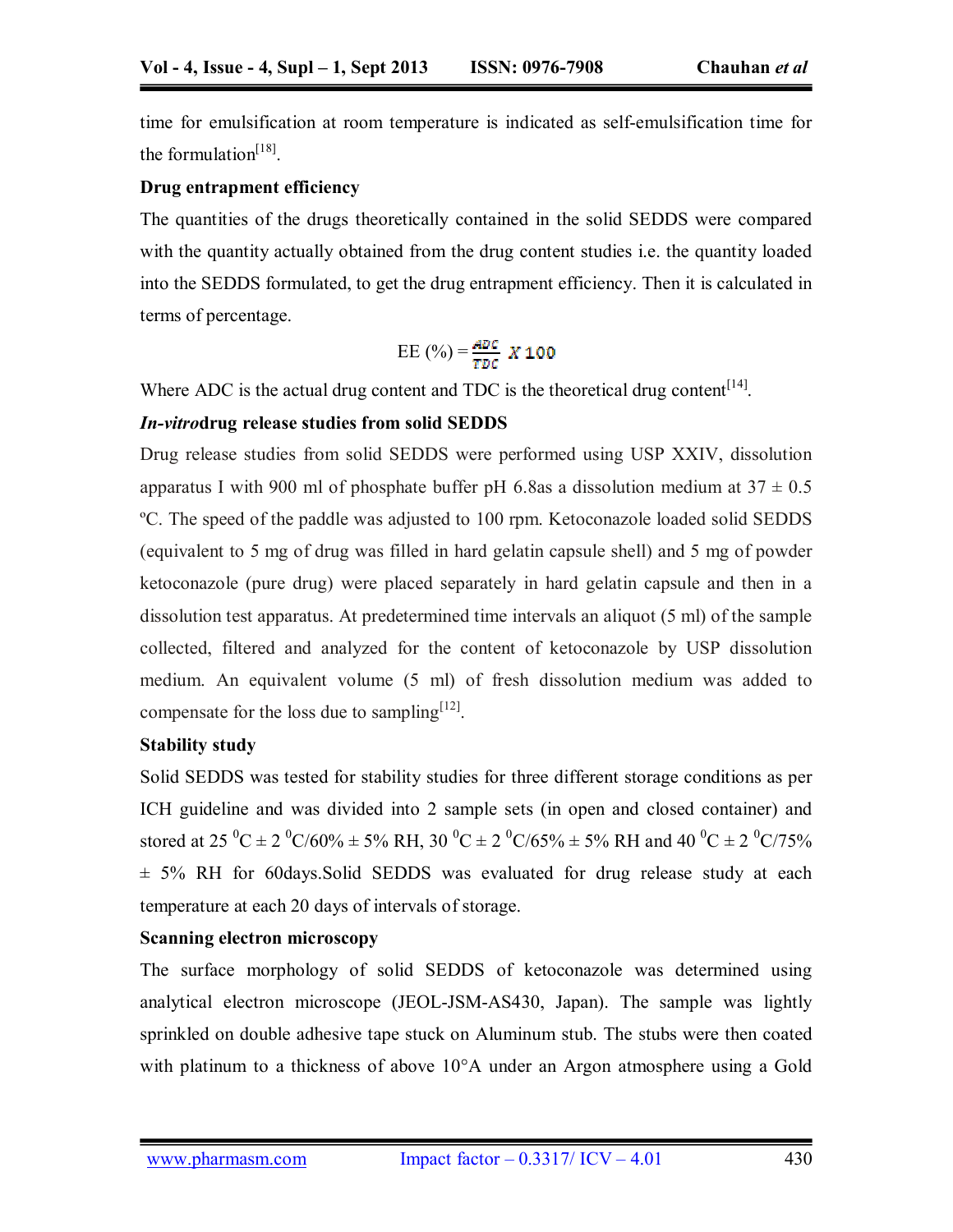sputter module under a high vacuum evaporator and the stub containing coated sample was placed in scanning electron microscope chamber<sup>[12]</sup>.

#### **RESULTS AND DISCUSSION**

#### **Saturation solubility evaluation of ketoconazole**

Oils can solubilize the lipophilic drug and is the most important excipients as it can facilitate self-emulsification and increase the fraction of lipophilic drug transported via the intestinal lymphatic system, thereby increasing absorption from the GI tract. Amongst the individual oil phases the saturation solubility of ketoconazole in oleic acid was far superior as compared to other oils and esters followed by IPM (figure 1).



Figure 1: Saturation solubility profile of ketoconazole in different oils Surfactants have a high HLB and hydrophilicity, which assists the immediate formation of o/w droplets and/or rapid spreading of the formulation in the aqueous media. They form a layer around the emulsion droplets and reduce the interfacial energy as well as providing a mechanical barrier to coalescence. This can prevent precipitation of the drug within the GI lumen and for prolonged existence of drug molecules. Mostly, Non-ionic surfactants are used as they are known to be less toxic and less affected by pH and ionic strength compared to ionic surface-active agents. Amongst the surfactants the saturation solubility of ketoconazole in tween -80was far superior then other surfactants (figure 2).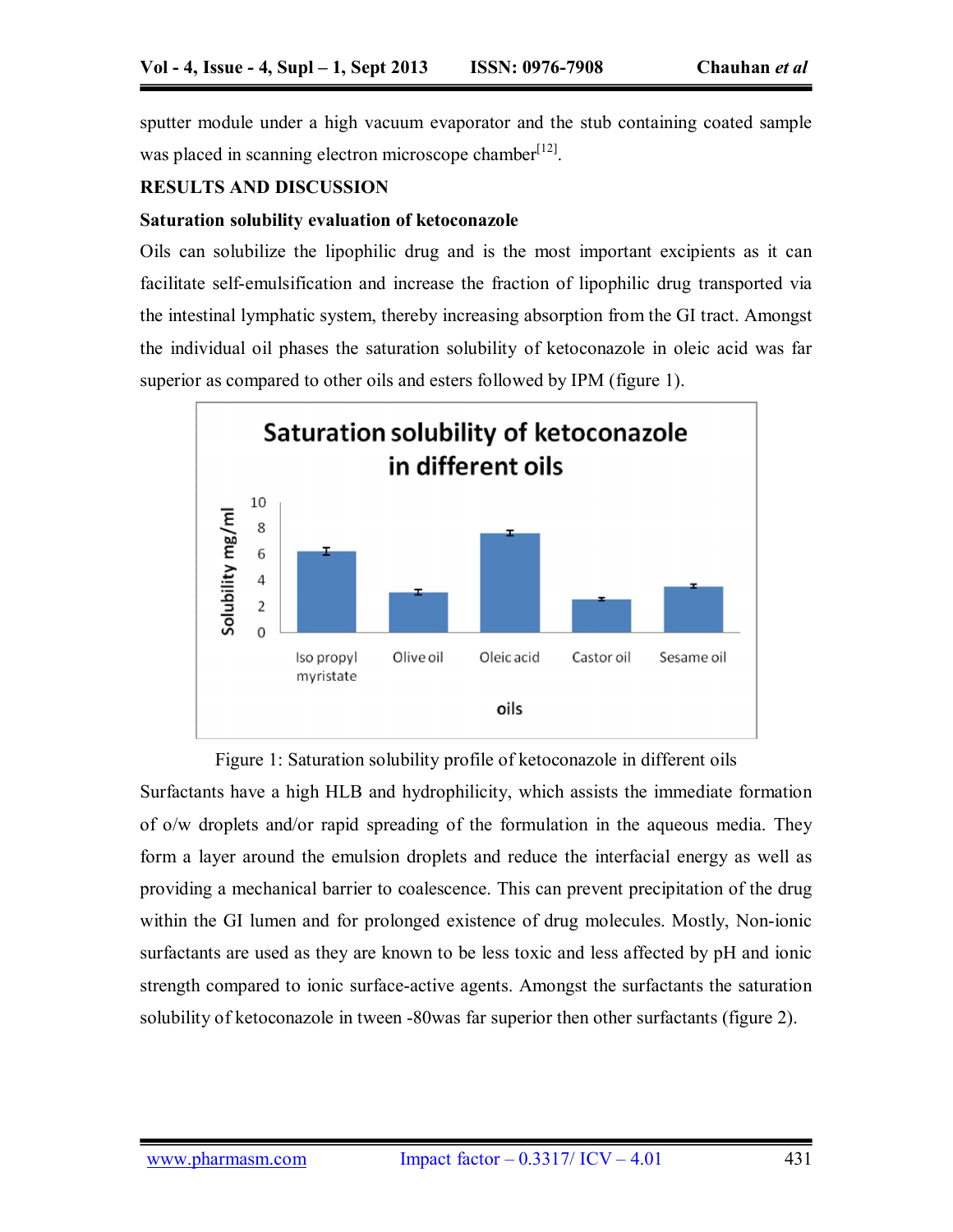

Figure 2: Saturation solubility profile of ketoconazole in different surfactants The co-surfactant along with the surfactant, lower the interfacial tension to a very small, even transient negative value. They will be beneficial to form microemulsion at a proper concentration range. However, excessive amount of co-surfactant will cause the system to become less stable for its intrinsic high aqueous solubility and lead to increase in droplet size. Amongst the co-surfactants, the saturation solubility of ketoconazole in PEG 400 was far superior to other co-surfactants (figure 3).



Figure 3: Saturation solubility of ketoconazole in different co-surfactants From the above solubility study, it can be concluded that IPM (oil), tween -80(surfactant) and PEG 400 (co-surfactant) are suitable for the drug ketoconazole.

## **Pseudo ternary phase diagrams with varying proportion of Smix with oils**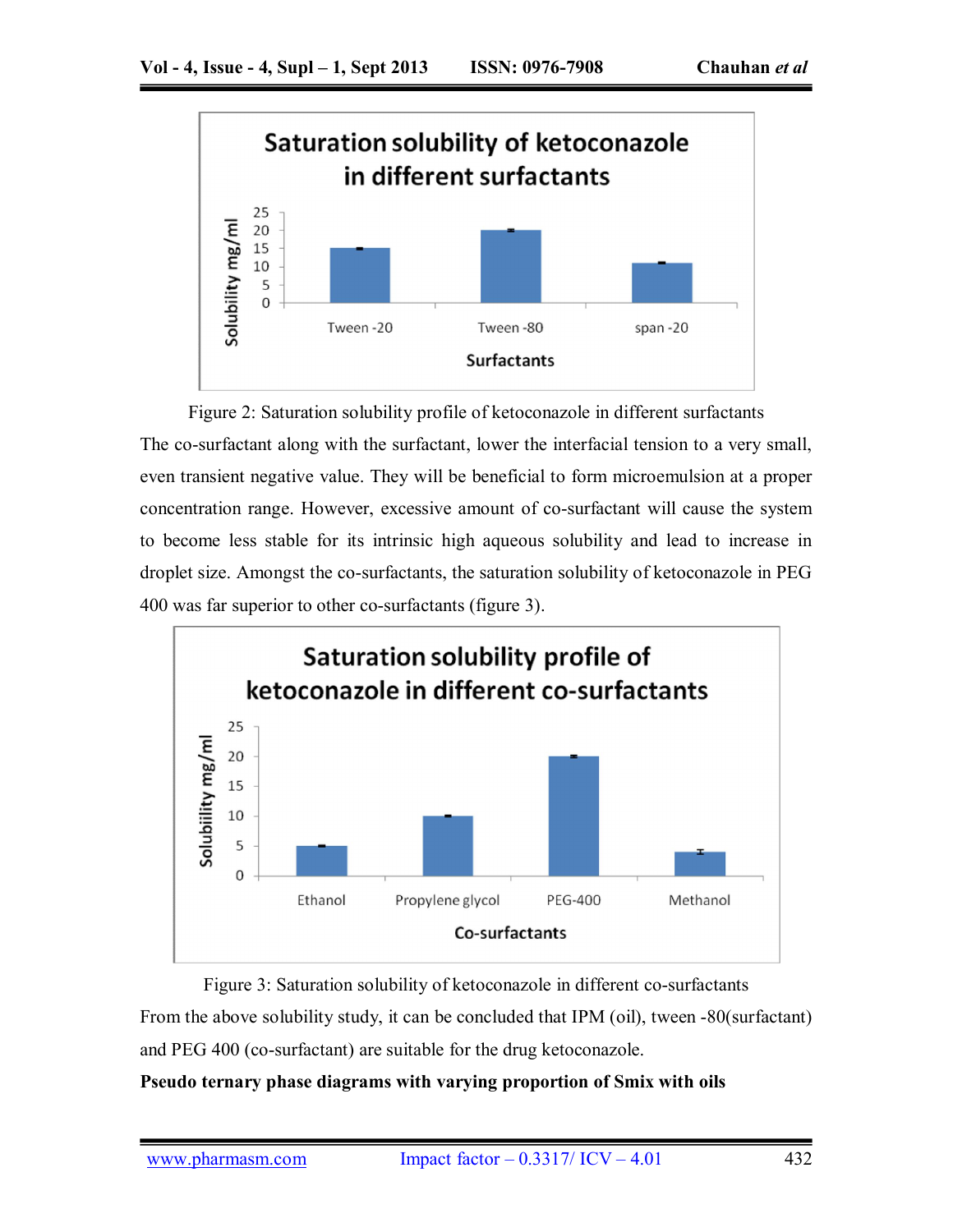The SEDDS has an important characteristic of drug precipitation on dilution with water due to loss of solvent capacity. Selection of oil and surfactant and the mixing ratio of oil and other components plays an important role in the formulation of SEDDS. Therefore the phase behavior of each SEDDS needs to be carefully studied using the phase diagram constructed by using CHEMIX softwareas a guide (Figure 4). The microemulsion phase was identified as the area where clear and transparent formulations were obtained on dilutions based on visual inspection of samples. Phase diagram also helped to establish the study of micro emulsifying capacity and effect of drug on phase structure. It was found that the surfactant: co-surfactant ratio in 4:1 shows the maximum microemulsion zone. Hence, 4:1 surfactant: co-surfactant ratio was selected for the formulation.It was observed that increasing the concentration of the surfactant with respect to co-surfactant in SEDDS formulation decreased the spontaneity of the self-emulsification region. Therefore, much higher concentration of surfactantlowers the self-emulsifying region in phase diagrams (figure 4 - 8).



Figure 4: Ternary phase diagram of surfactant: Co-surfactant (1:1)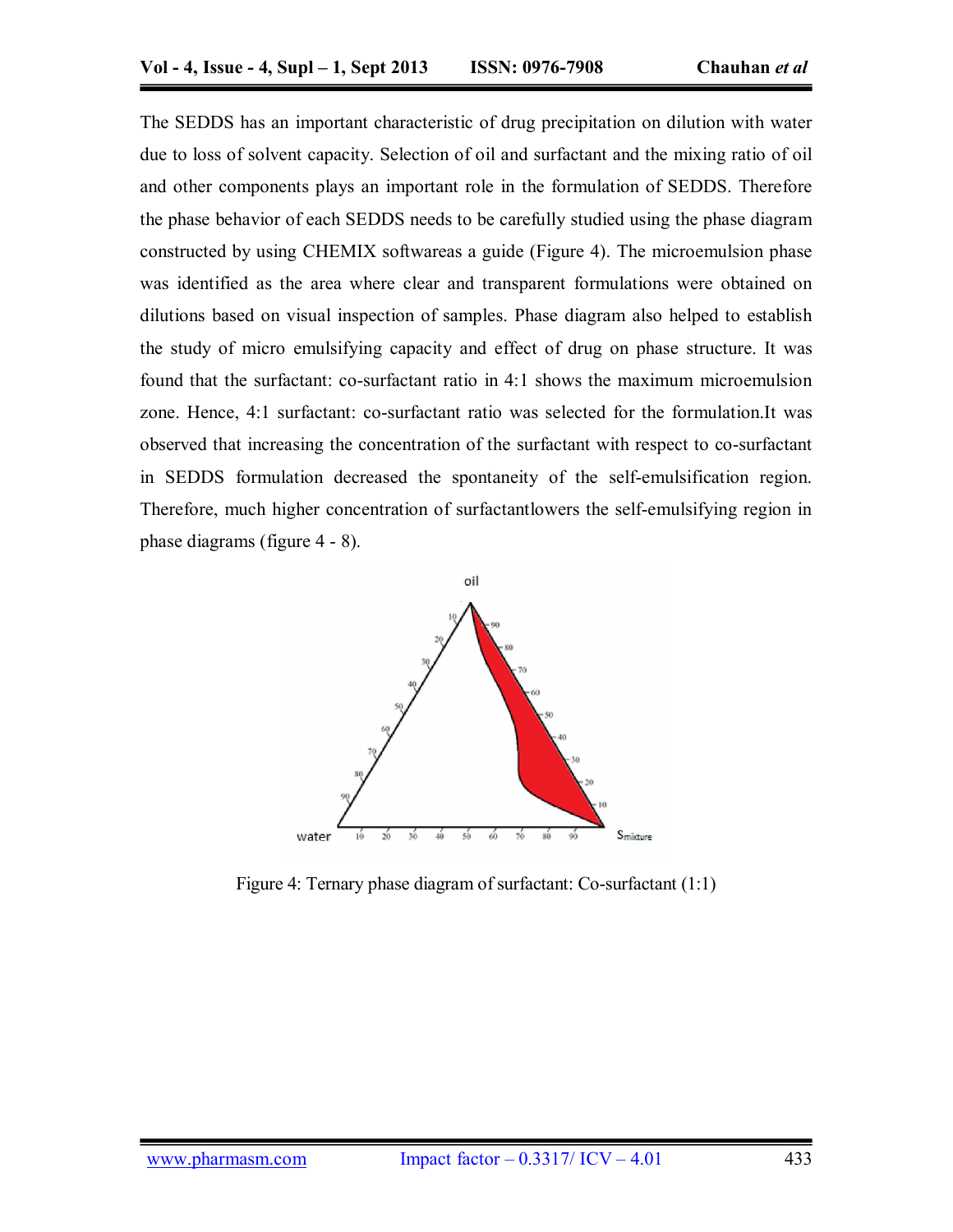

Figure 5: Ternary phase diagram of surfactant: Co-surfactant (2:1)



Figure 6: Ternary phase diagram of surfactant: Co-surfactant (3:1)



Figure 7: ternary phase diagram of surfactant: Co-surfactant (4:1)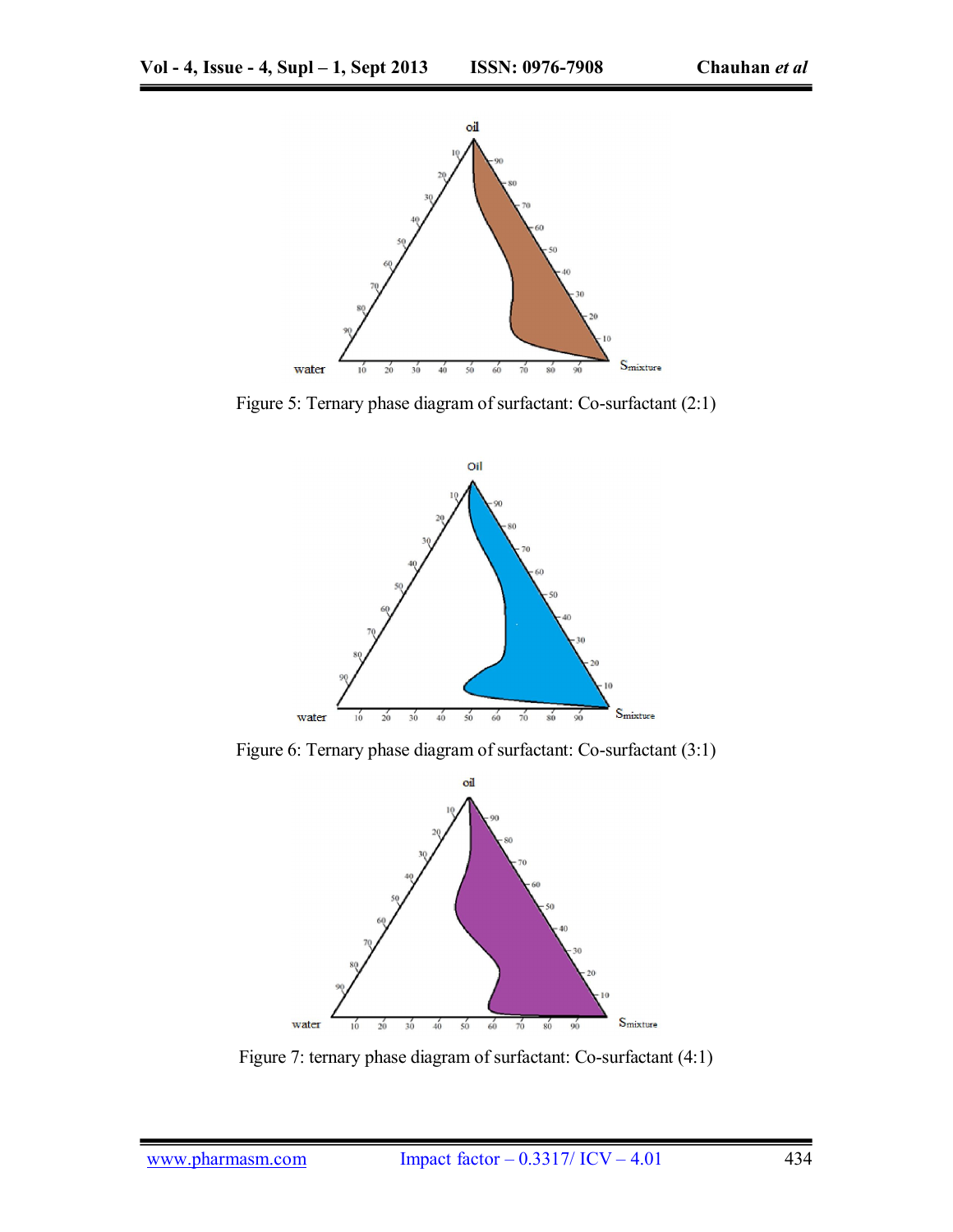

Figure 8: ternary phase diagram of surfactant: Co-surfactant (5: 1)

#### **Optimization of formulation**

For optimization of formulation, formulations were prepared by changing the concentration of oil with constant Smix to optimize the oil concentration. Here in present study, various concentrations of oils have been tried, i.e. 2, 4, 6 and 7 % v/v. Total 13 formulation were prepared and denoted as ME 1 to ME 13. Amongst all used concentration, the percentage transmittance was in the range of  $97.4 \pm 0.2$  to  $99.7 \pm 0.1$ . The maximum transmittance was obtained for the batch ME 7 containing 4  $\%$  v/v oil concentration in the formulation indicates the maximum clarity of the formulation. When concentration was increased further from 4  $\%$ v/v, turbidity was obtained leads to zero transmittance. From the data, ME 7 was found as an optimized formulation for oil and Smix concentration (table 1).

| <b>Batch No.</b> | Oil(%) | Smix $(\% )$ | Water $(\% )$ | %Transmittance   |
|------------------|--------|--------------|---------------|------------------|
| ME <sub>1</sub>  | 2.0    | 20           | 78.0          | $98.5 \pm 0.3\%$ |
| ME <sub>2</sub>  | 2.0    | 25           | 73.0          | $97.4 \pm 0.2\%$ |
| ME <sub>3</sub>  | 2.0    | 30           | 68.0          | $98.4 \pm 0.2\%$ |
| ME <sub>4</sub>  | 2.0    | 35           | 63.0          | $99.0 \pm 0.1\%$ |
| ME <sub>5</sub>  | 2.0    | 40           | 58.0          | **               |
| ME <sub>6</sub>  | 2.0    | 45           | 53.0          | $98.8 \pm 0.2\%$ |
| ME <sub>7</sub>  | 4.0    | 40           | 56.0          | $99.7 \pm 0.1\%$ |
| ME 8             | 4.0    | 45           | 51.0          | $99.2 \pm 0.2\%$ |
| ME <sub>9</sub>  | 6.0    | 20           | 74.0          | **               |

Table 1: Drug loadedmicroemulsion formulation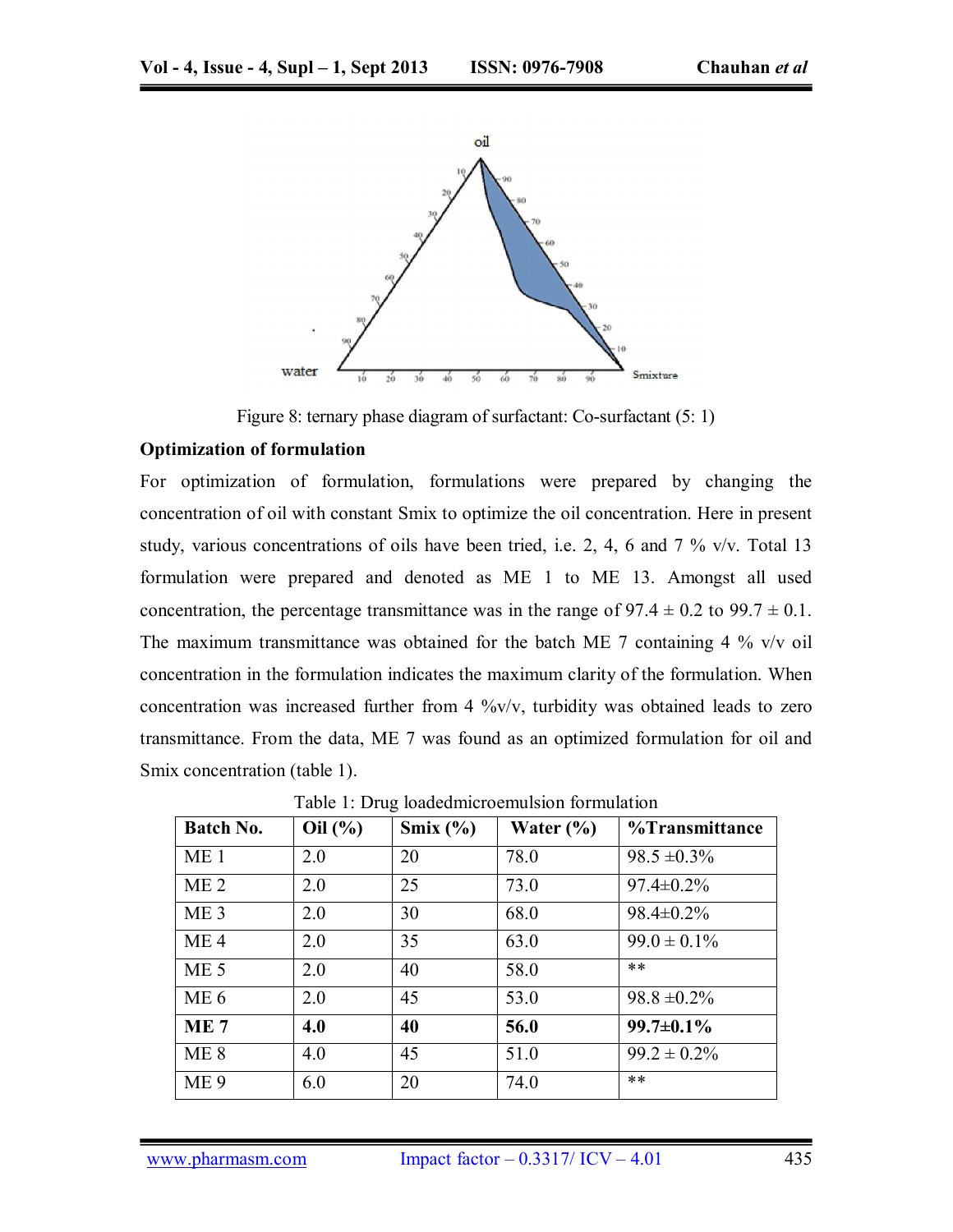| <b>ME 10</b> | 6.0 | 25 | 71.0 | **    |
|--------------|-----|----|------|-------|
| <b>ME11</b>  | 7.0 | 30 | 66.0 | $***$ |
| <b>ME12</b>  | 7.0 |    | 61.0 | $***$ |
| <b>ME13</b>  | 7.0 | 40 | 56.0 | $***$ |

Where,  $n = 3$ . \*\* = shows turbidity of formulation

## **Characterization of Liquid SEDDS**

Batch ME 7 was when diluted to 50 to 100 times with aqueous phase produces no change in clarity and had not shown any phase separation. Hence it could be said that the developed formulation was o/w type of microemulsion and addition of continuous phase will not affect the physical stability.

## **Characterization of solid SEDDS**

Solid SEDDS formulations were prepared by adding lactose as an adsorbent in the liquid SEDDS formulation. From the study, it was observed that, 250 mg of lactose was required to convert the 1 ml of liquid SEDDS to solid SEDDS.

Solid SEDDS was subjected to characterization studies like percentage yield, drug content, self-emulsification time, drug entrapment efficiency (table 2).

|                          | $\frac{6}{6}$ | Drug        | <b>Self-emulsification time</b> |                     | <b>%Entrapment</b> |
|--------------------------|---------------|-------------|---------------------------------|---------------------|--------------------|
| <b>Batch</b>             | yield         | content     | In $0.1$ N                      | <b>In Phosphate</b> | efficiency         |
|                          |               | (mg)        | <b>HCl</b>                      | Buffer pH 6.8       |                    |
| $ME-7$                   | $99.9 \pm$    | $0.996 \pm$ | $10 - 15$                       | $10 - 15$ seconds   | $99.60 \pm 0.0243$ |
|                          | 0.132         | 0.012       | seconds                         |                     |                    |
| $\mathbf{\hat{r}}$ n = 3 |               |             |                                 |                     |                    |

Table 2: Percentage yield, Drug content, Entrapment efficiency

Drug content of the optimized SEDDS formulation batch ME7 for ratio 4:1 was found to be maximum i.e. 99.60 %. So, it was considered as optimized batch for further evaluation.

Solid SEDDS was also subjected to characterization studies like particle size determination, polydispersibility index and zeta potential (table 3),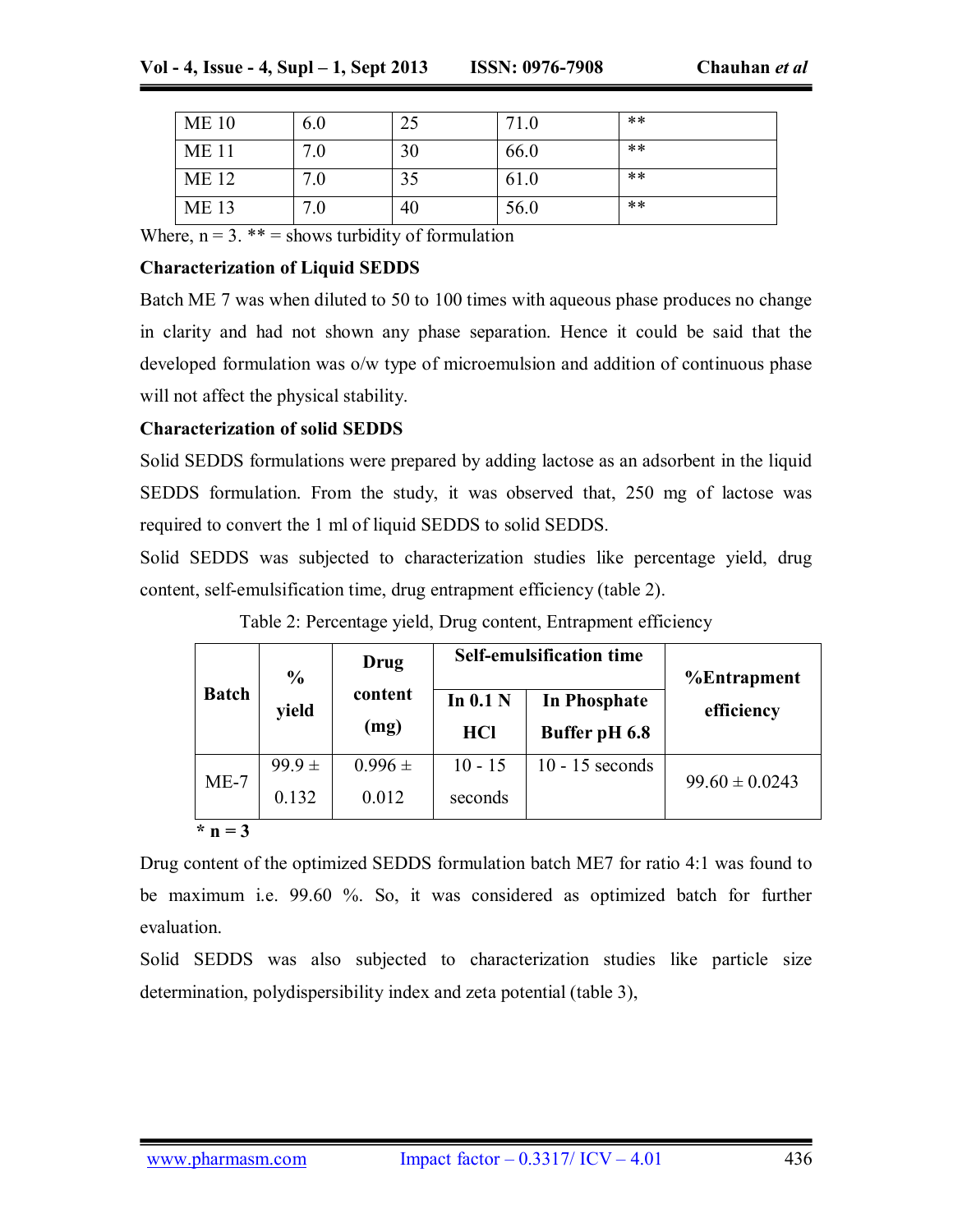| <b>Batch</b> | <b>Parameters</b>   | <b>Result</b> |
|--------------|---------------------|---------------|
|              | Particle size (nm)  | $62.69$ nm    |
| ME7          | Zeta potential (mV) | $-35.9$ mV    |
|              | PDI                 | 0.368         |

Table 3: Particle size and Zeta potential of optimized formulation

The magnitude of the zeta potential gives an indication of the potential stability of the colloidal system. If all the particles have a large negative or positive zeta potential they will repel each other and there is dispersion stability. Zeta potential of the system was found to be -35.9, which was closer to the range -20 mV indicating the stable microemulsion (Figure 7).

## *In – vitro* **drug release study:**

The optimized formulation was subjected to  $in - vitro$  release study, the percentage release was found  $94.91 \pm 0.1$  at the end of 180 min which was much higher than the percentage release observed for the pure drug (figure 9).



## **Figure 9:** *In-vitro* **drug release profile of ME7**

The effective delivery of a drug from SEDDS is proposed to be governed primarily by small particle size and the polarity of the resulting oil droplets, which permits a faster rate of drug release into the aqueous phase. The solubilized drug may not precipitate in the lumen, and undergo rapid absorption which is independent of the lipid digestion process.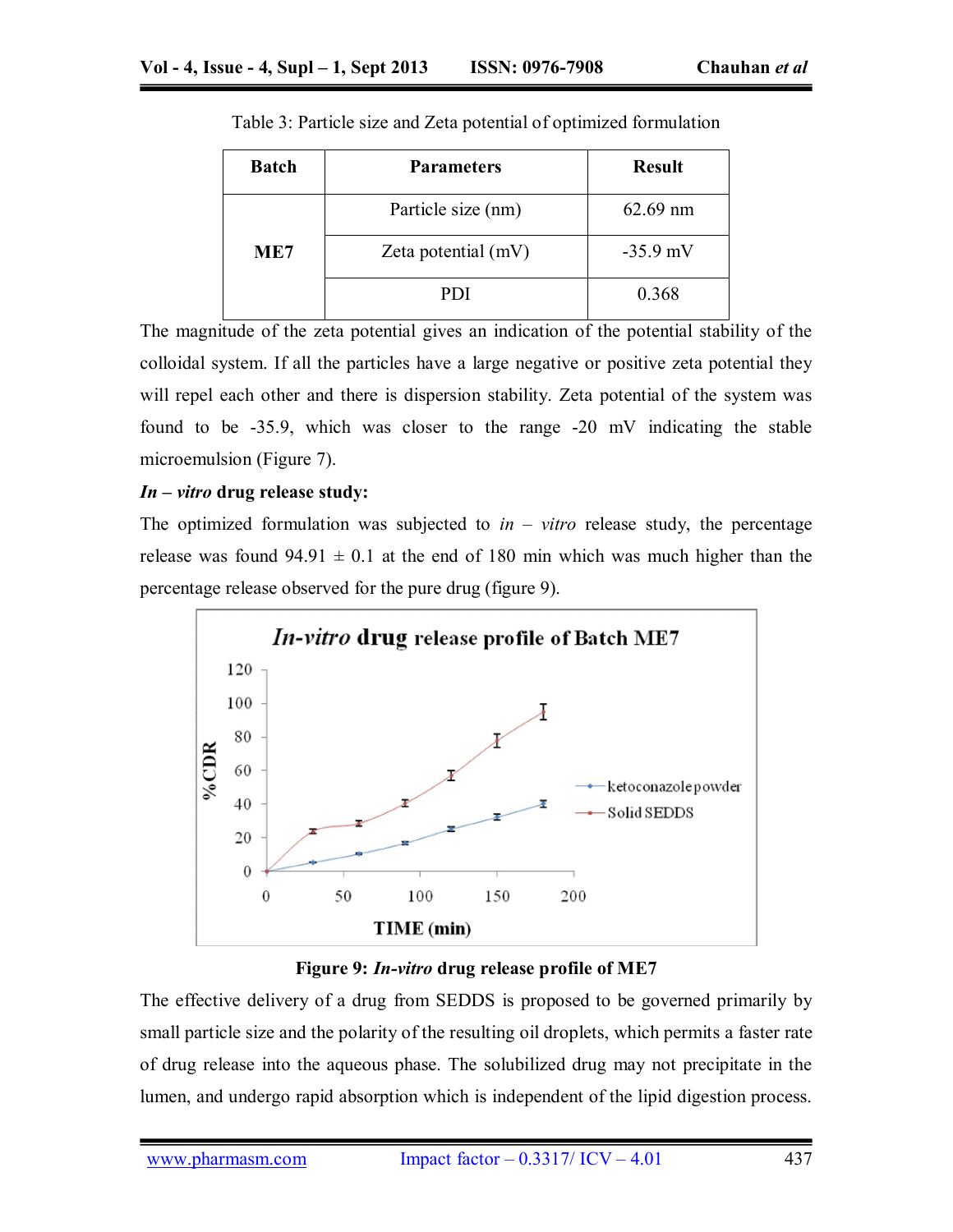In – vitro studies were performed to compare the enhancement of solubility of ketoconazole with respect to pure drug. Thus, the optimized formulation ME7 indicated considerable enhancement of solubility of ketoconazole as compared to pure drug.

## **Stability study**

The selected formulation was subjected to accelerated stability studies according to ICH guidelines by storing at  $25^{\circ}\text{C} \pm 2^{\circ}\text{C}/60\% \pm 5\% \text{ RH}$ ,  $30^{\circ}\text{C} \pm 2^{\circ}\text{C}/65\% \pm 5\% \text{ RH}$  and  $40^{\circ}$  $C \pm 2^{0}C/75\% \pm 5\%$  RH for 60 days. From the results, it was found that physical appearance, % drug content and in vitro release studies had shown that formulation was more stable at  $25^{\circ}C \pm 2^{\circ}C/60\% \pm 5\%$  RH rather than  $30^{\circ}C \pm 2^{\circ}C/65\% \pm 5\%$  RH and  $40^{\circ}$  $C \pm 2^{0}C/75\% \pm 5\%$  RH storage conditions. So it can be said that product is most stable at  $25^{\circ}$ C  $\pm$  2<sup>o</sup>C/60%  $\pm$  5% RH.

## **Scanning electron microscopy**

The SEM images of solid SEDDS showed well separated particles with no agglomeration (figure 10). Irregular shape and size of the solid SEDDS was observed.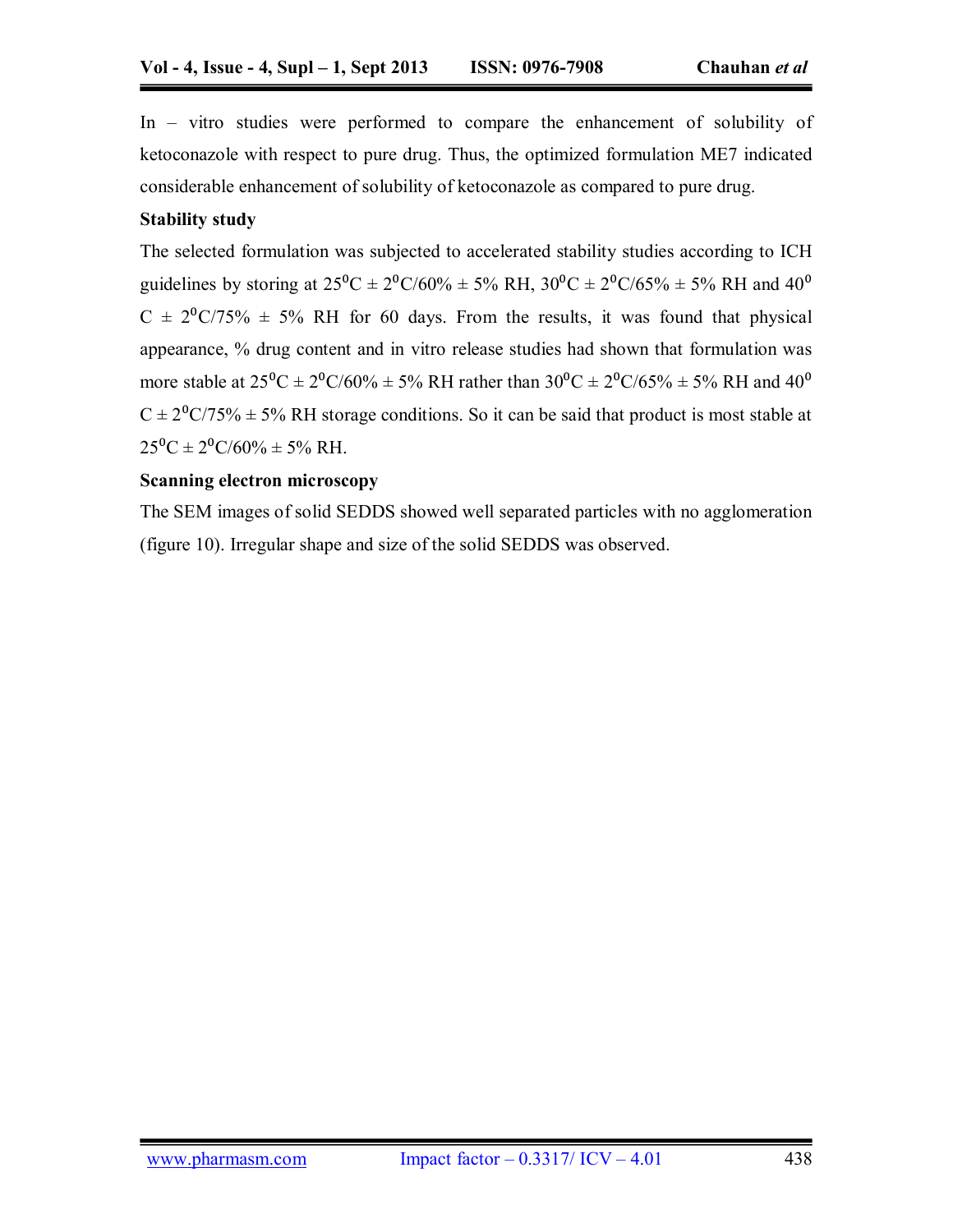

Figure 10: SEM images of solid SEDDS

## **CONCLUSION**

Numerous studies have confirmed that Solid SEDDS improved solubility/dissolution, absorption and bioavailability of poorly water soluble drugs. In this study, the solid SEDDS of ketoconazole was prepared by adding lactose as an adsorbent in the liquid formulation.

The solid SEDDS consisted of well separated particles with smooth surface and preserved the self-emulsification performance of the liquid SEDDS. Both Particle size and zeta potential analysis suggested that ketoconazole in the solid SEDDS may be in the uniform size and shape. In Vitro release test showed that the solid SEDDS had a faster in vitro release rate than the powder. Thus, this solid self- emulsifying system may provide a useful oral solid dosage form for poorly water-soluble drug, ketoconazole.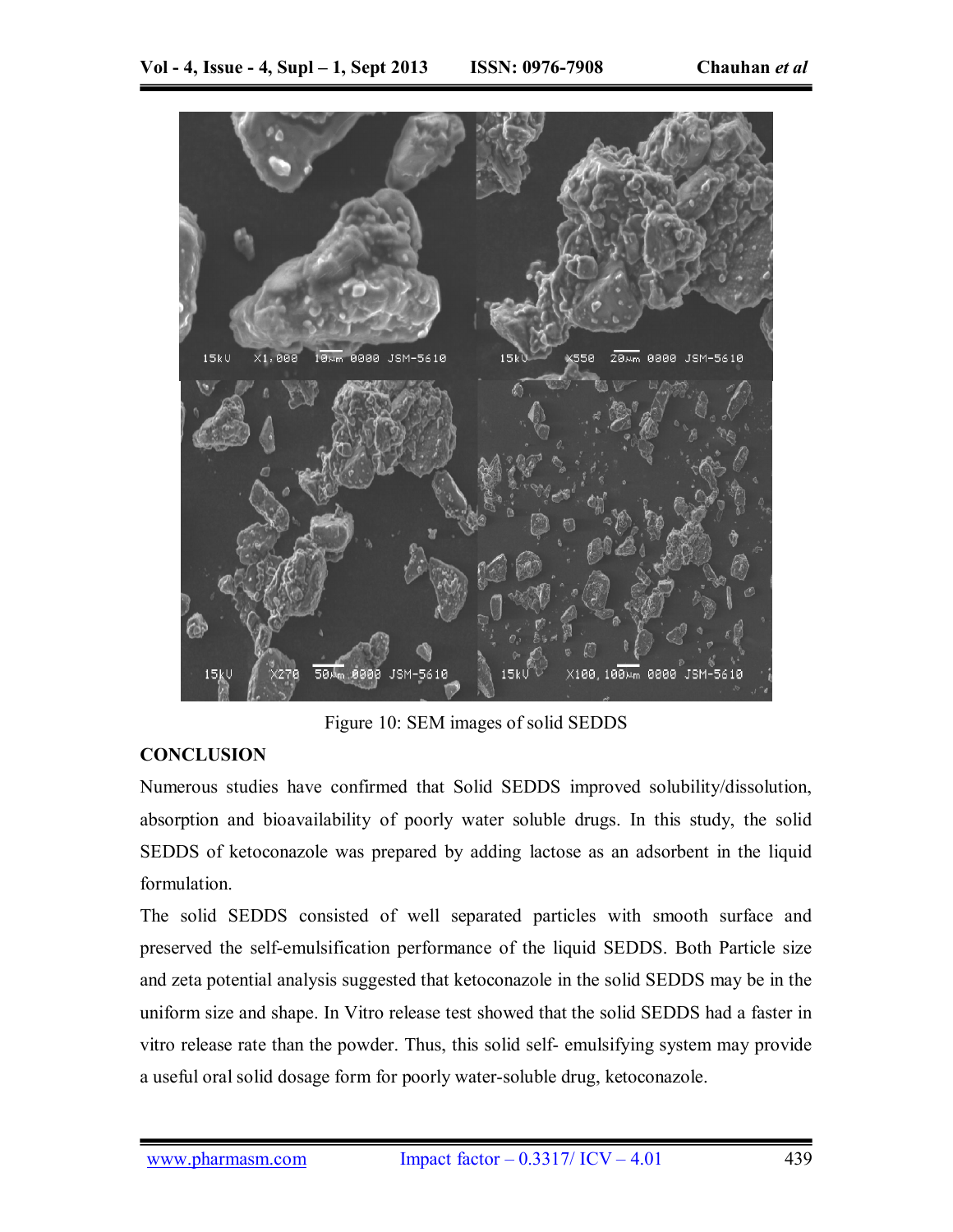#### **REFERENCES**

- 1. Tong W-Q. Practical Aspects of Solubility Determination in Pharmaceutical Preformulation. In: Augustijns P, Brewster M, editors. Solvent Systems and Their Selection in Pharmaceutics and Biopharmaceutics. Biotechnology: Pharmaceutical Aspects. VI: Springer New York; 2007. p. 137-49.
- 2. Reddy BBK, Karunakar A. Biopharmaceutics classification system: a regulatory approach. Dissolution Technol. 2011;18(1):31-7.
- 3. Gershanik T, Benita S. Self-dispersing lipid formulations for improving oral absorption of lipophilic drugs. Eur J Pharm Biopharm. 2000;50(1):179-88.
- 4. Katteboinaa S. Approaches for the development of solid self-emulsifying drug delivery systems and dosage forms. Asian J Pharm Sci. 2009;4(4):240-53.
- 5. Shah SP, Shah MD, Agrawal YK. Self-micro emulsifying drug delivery system: A novel approach for enhancement of oral bioavailability of poorly soluable drugs. American J Pharm Tech Res. 2012;2(1):193-215.
- 6. Singh MK, Chandel V, Gupta V, Ramteke S. Formulation development and characterization of microemulsion for topical delivery of Glipizide. Der Pharmacia Lettre. 2010;2(3):33-42.
- 7. Patel RP, Patel H, Baria AH. Formulation and evaluation of Liposomes of ketoconazole. Int J Drug Deliv Technol. 2009;1:16-23.
- 8. Bachhav YG, Patravale VB. SMEDDS of glyburide: formulation, in vitro evaluation, and stability studies. AAPS PharmSciTech. 2009;10(2):482-7.
- 9. Patel V, Kukadiya H, Mashru R, Surti N, Mandal S. Development of microemulsion for solubility enhancement of clopidogrel. Iranian J Pharm Res. 2010:327-34.
- 10. Mandal S, Mandal SD, Surti N, Patel VB. Development of microemulsion formulation for the solubility enhancement of flunarizine. Der Pharmacia Lettre. 2010;2:227-36.
- 11. Mandal S, Mandal SS. Research Paper Microemulsion Drug Delivery System: A Platform for Improving Dissolution Rate of Poorly Water Soluble Drug. Int J Pharm Sci Nanotech. 2011;3(4):1214 - 9.